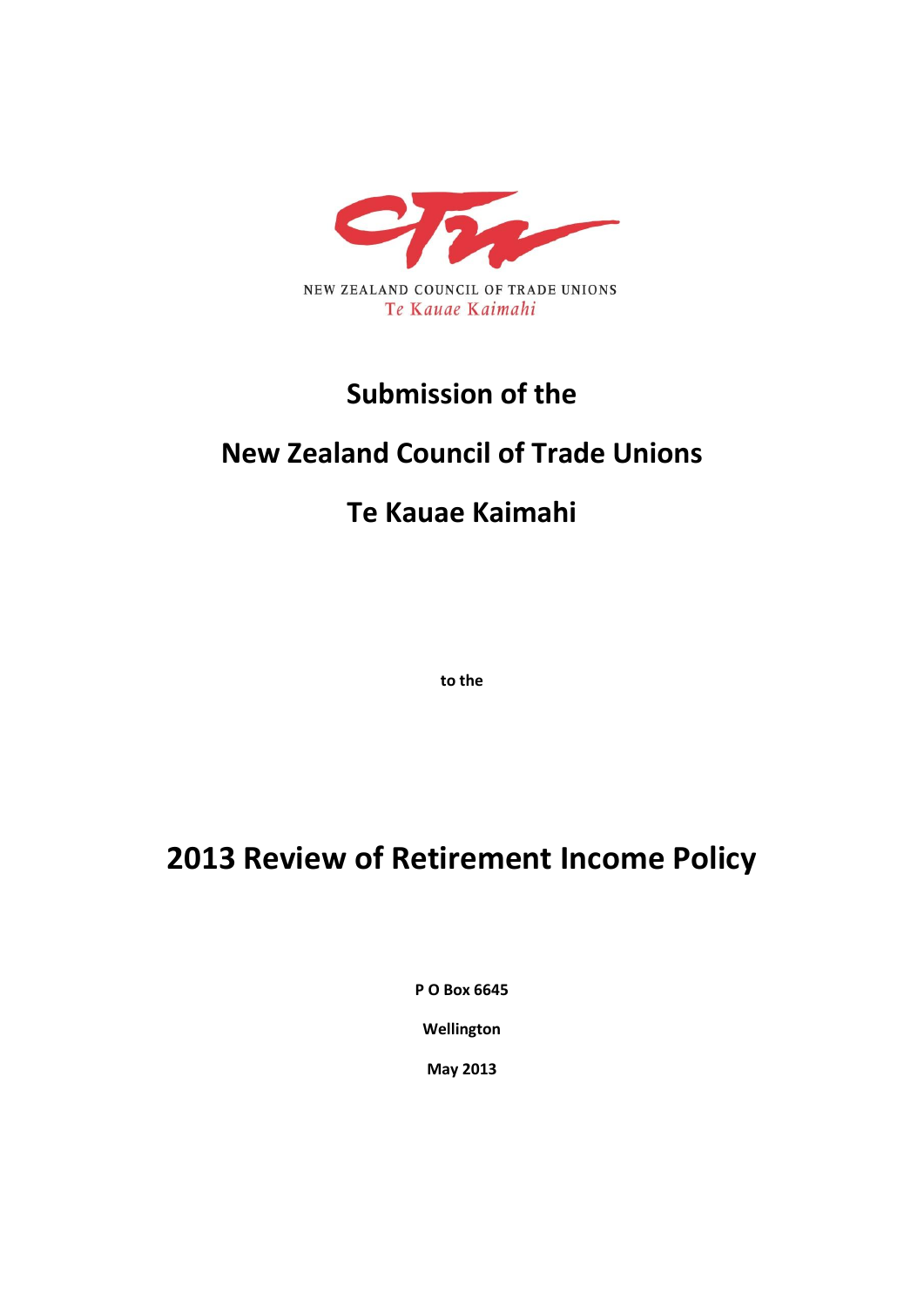### **1. Summary**

- 1.1 The CTU welcomes this review and seeks strong recommendations which will maintain and improve retirement incomes and address the issues which affect those who are disadvantaged in relation to their ability to save.
- 1.2 We are seeking a strengthening of KiwiSaver.
- 1.3 We support on-going universal NZ Superannuation (NZS) entitlement at age 65 years and note that affordable universality is enhanced by a progressive tax system.
- 1.4 We oppose a diminution in the formula for indexation of NZS to the average wage.
- 1.5 We consider save as you go ('SAYGO') options in respect of the NZ Superannuation Fund.
- 1.6 We support greater provision of annuity options.
- 1.7 We note the huge impact of housing affordability on future retirement incomes and argue for significant interventions to address this issue.
- 1.8 We support greater opportunities for financial education and financial literacy but note that if someone is on a low income and has little opportunity to forgo consumption and save, greater financial literacy will help, but what would really assist is higher income.

#### **2. Introduction**

- 2.1 This submission is made on behalf of the 37 unions affiliated to the New Zealand Council of Trade Unions Te Kauae Kaimahi (CTU). With 340,000 members, the CTU is one of the largest democratic organisations in New Zealand.
- 2.2 The CTU acknowledges Te Tiriti o Waitangi as the founding document of Aotearoa New Zealand and formally acknowledges this through Te Rūnanga o Ngā Kaimahi Māori o Aotearoa (Te Rūnanga) the Māori arm of Te Kauae Kaimahi (CTU) which represents approximately 60,000 Māori workers.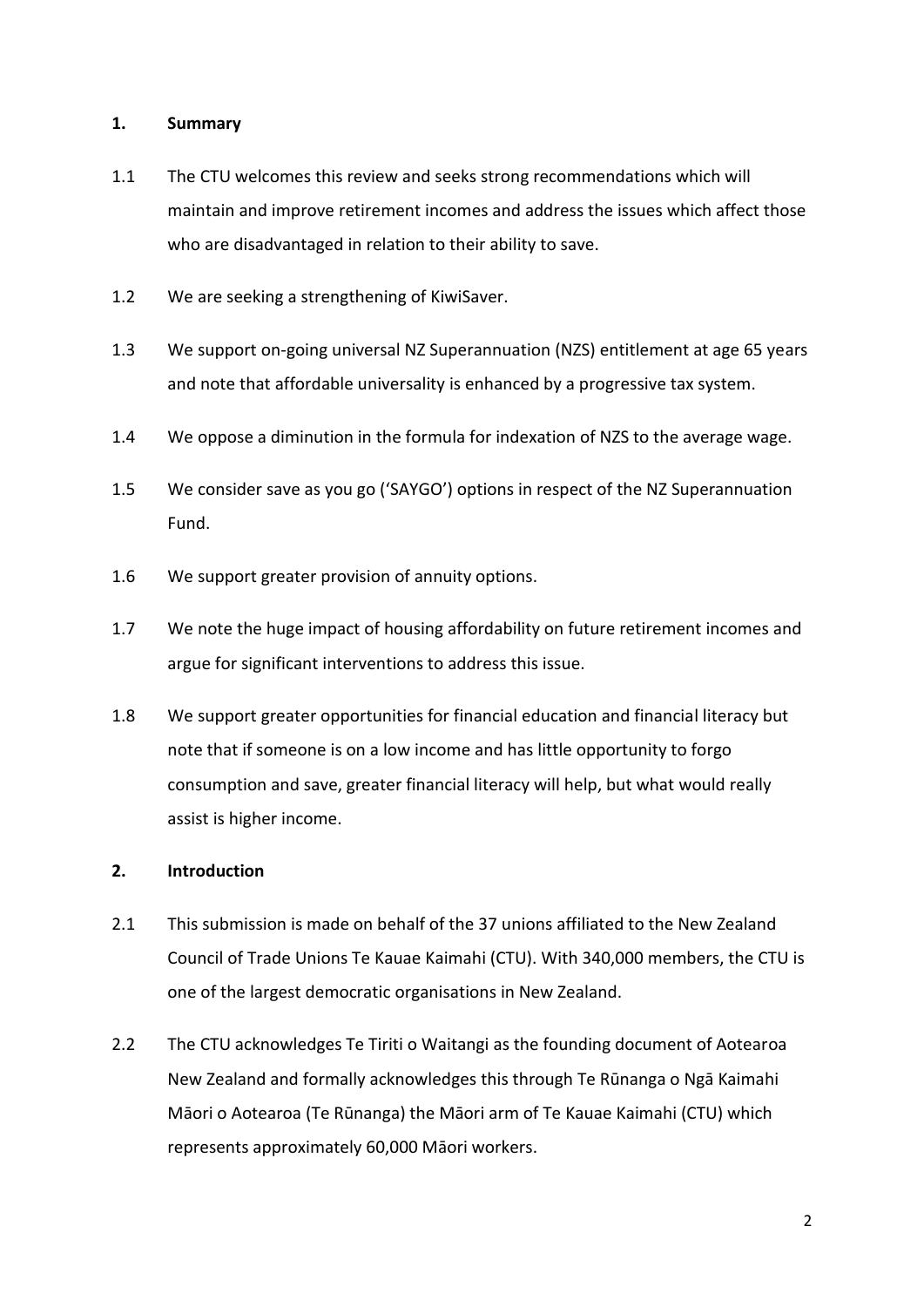- 2.3 The CTU recognises that retirement income policy is complex and at times controversial. Given high levels of child poverty, low wages, and widening inequality, these huge disparities not only test where the priorities should lie, but also create spillover effects into retirement income. For instance, low wages, insecure work, and periods of unemployment are not a good basis to accumulate savings for second-tier retirement income. A persistent gender pay gap exacerbates this problem for women. The growing unaffordability of housing also has profound implications.
- 2.4 In general terms, with some reservations, we support the broad policy framework for retirement income policy as expressed in the background documents for this review - income support, wellbeing in retirement, personal choice and control, longevity risk pooling, citizenship dividend, intergenerational equity, fiscal restraint and investment and overall sustainability.

## **3. CTU Policy**

- 3.1 The CTU policy position on superannuation has been to support the continuation of NZ Superannuation based on 66 percent of the average wage for a couple with entitlement at age 65 years on a universal basis.
- 3.2 We have supported the establishment of the NZ Superannuation Fund as an additional source of funding to cope with the impending peak in cost in universal public provision.
- 3.3 We support KiwiSaver being expanded to a 6+2+2 scheme where workers are required to contribute a maximum of 2 percent when compulsory employer contributions reach 6 percent; the Government contribution remains at 2 percent; the minimum wage is increased by an additional amount at the time the compulsory worker contribution of 2 percent applies; and that the Government contribution of 2 percent (of minimum wage or benefit level or another amount) applies to all those of working age that are not earning for a period. This is also on the basis that New Zealand Superannuation remains as it is currently structured; additional welfare payments are available to low income superannuitants and that there is a review of retirement income adequacy every 5 years.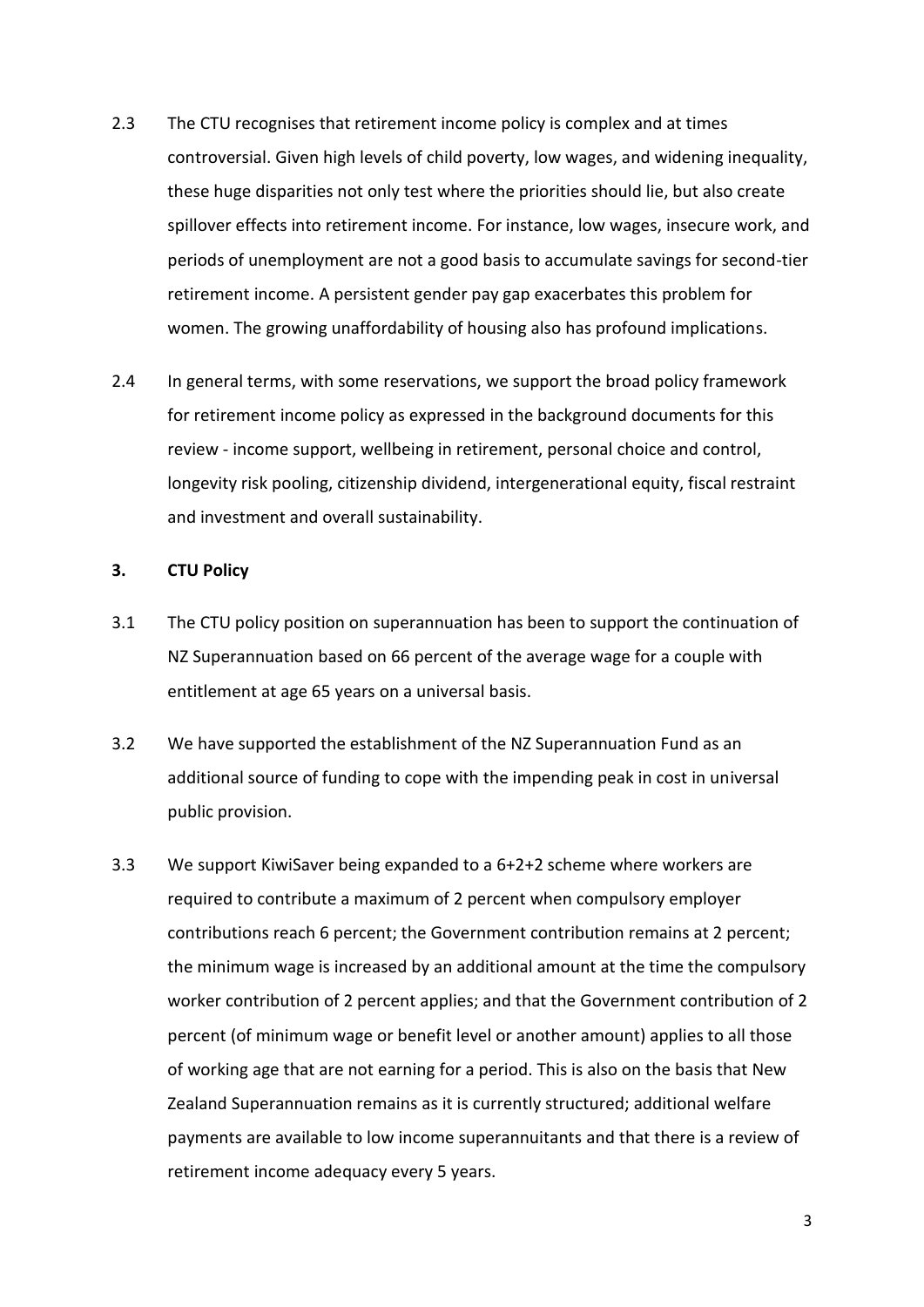- 3.4 We are aware of course that the employer and employee minimum contribution levels are now 3 percent. The principle of our approach still applies which is that the employer contribution should be the most significant. The scheme could be recalibrated to reflect our proposal.
- 3.5 We are not strong advocates for compulsion but under the above policy mix we are prepared to support it.
- 3.6 We have also consistently pointed out that because wages are so low, many people would also struggle to make ends meet when they retire as they will not have been able to build up significant savings.

## **4. Incomes**

- 4.1 Around 40 percent of those aged over 65 years rely almost entirely on their NZ Superannuation income and the next 20% receive 85% of their income from NZS. For a married person that income is currently \$14,296.88 after tax and for a single person living alone it is \$18,585.84. This is not a lot to live on.
- 4.2 We note also recommendations in the 2010 Review on the differential treatment of partnered and non-partnered superannuitants and agree that these anomalies should be addressed.
- 4.3 It is clear that income status in retirement is hugely affected by the extent to which there is home ownership and then to what extent it is mortgage free at that stage.
- 4.4 Trends such as declining rates of home ownership, high levels of household debt, and extended periods of student debt at historically high levels are all creating a risk that significant reliance on NZ Superannuation will remain. To the extent KiwiSaver savings add a second tier there will be some relief, but if saving rates are low for some, then the problem remains.
- 4.5 New Zealanders on at least a living wage (currently \$18.40 an hour, and designed to allow for some saving) and with reasonable employment security are in a better position to save.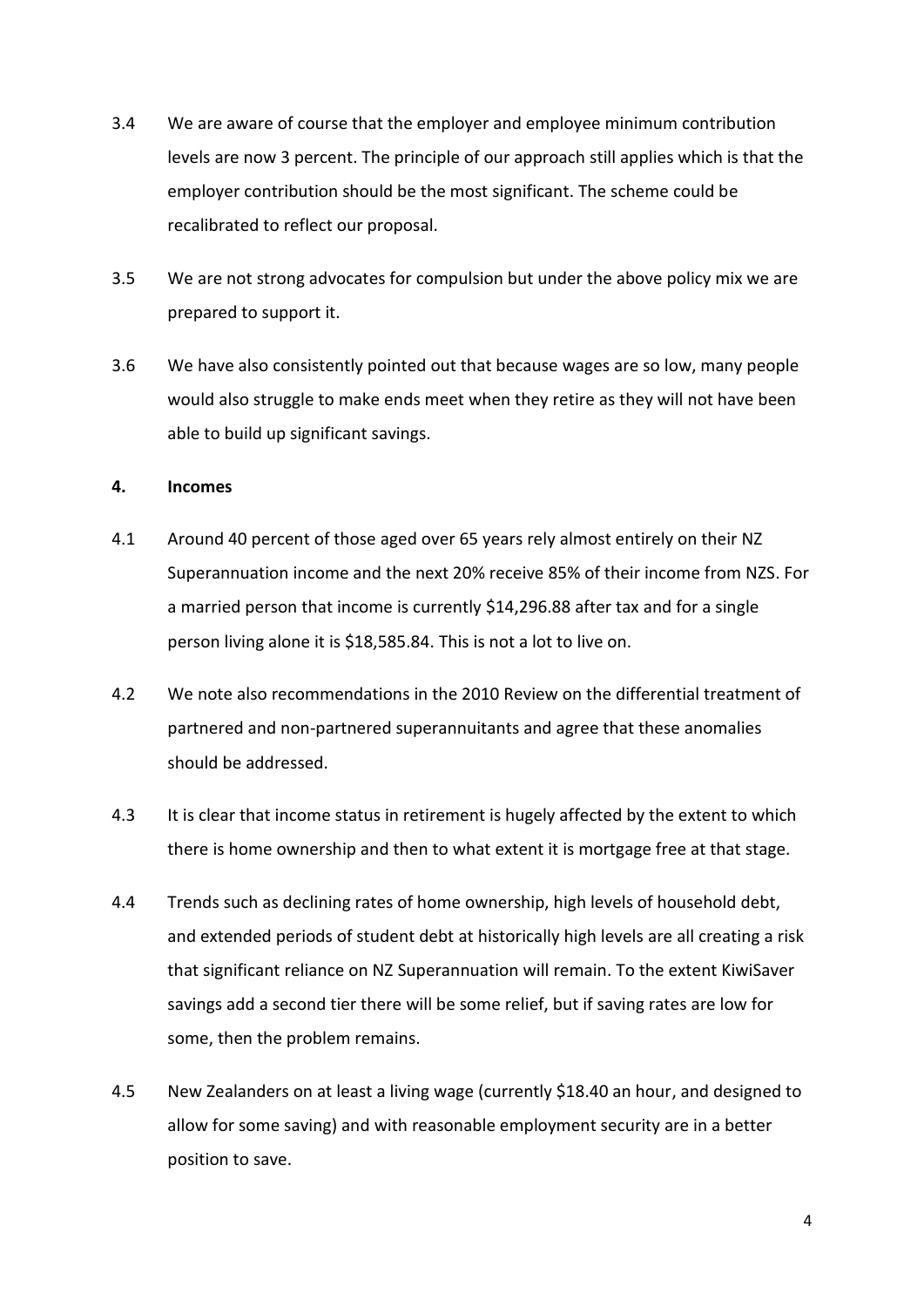- 4.6 This means that current attacks on collective bargaining by the Government, the small increases in the minimum wage, and the continuing problems of low pay undermine the ability of people to save.
- 4.7 The CTU recommends that the Review also focuses on the problem of low and intermittent income, high levels of income inequality, the lack of widespread industry agreements on wages and conditions, the impacts this has on income in general and spillover effects into saving and retirement income.

## **5. Sustainability**

- 5.1 We recognise that there are projections that the cost of NZ Superannuation will rise to 8 percent of GDP by 2050. However most European countries are spending more than New Zealand on pensions as a percentage of GDP, and several are already around the 8 percent level. We therefore not only have more time to make relevant decisions and changes, but also should not be dismissive of the government spending a higher proportion of GDP for this purpose. To do so is a perfectly valid policy option, and may in fact be more efficient and equitable than other options if properly designed.
- 5.2 The problems of an ageing population should not be seen primarily as a fiscal problem: the provision of decent living standards for people as they age is a fundamental requirement of a decent society; the way it is funded (privately or through taxation) is a secondary question that revolves around fairness and efficiency. We do agree however that New Zealand should not continue to procrastinate indefinitely on this important issue.
- 5.3 It is extremely important that the fundamental basis of retirement income remains in place.
- 5.4 We do not therefore support proposals to index NZ Superannuation at a lower rate (e.g. mixed average wage and inflation index).
- 5.5 One of the reasons New Zealand has a low poverty rate among superannuitants is because of the ratio that requires NZS to be at 66 percent of the average wage for a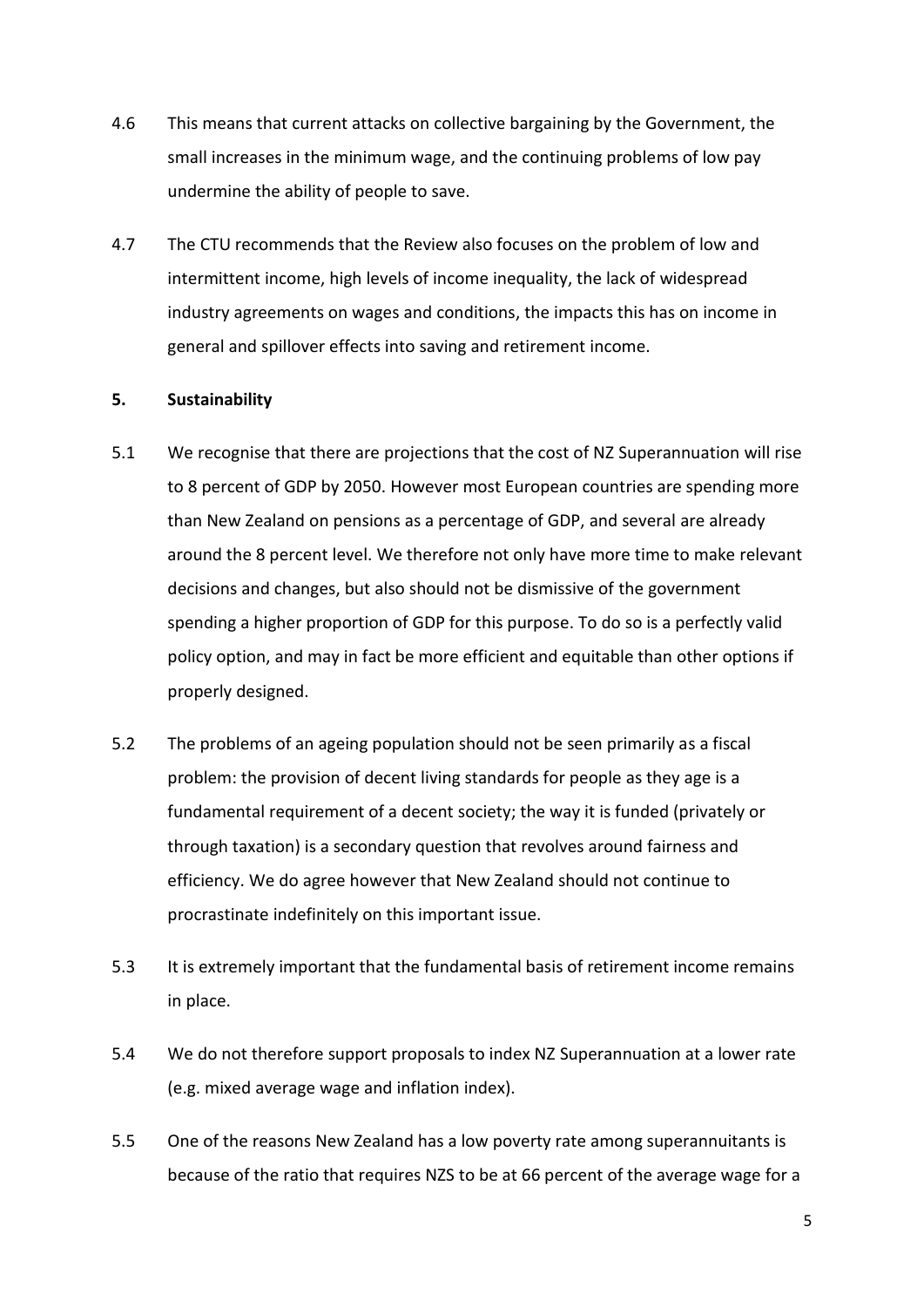married couple and for the single living alone rate to be 65 percent of the married rate. While it can be demonstrated that the cost to the Government for NZS would significantly reduce if this indexation formula was replaced by a lower ratio (and based on inflation for instance), these savings are in direct proportion to the reduced income of superannuitants and cannot be justified. The risk of a change to the indexation that applies now is that those reliant on NZS could be pushed into poverty.

- 5.6 The debate on sustainability appears lopsided. For instance demographic changes might also mean there could there be relatively less spending in some areas as the population ages (e.g. compulsory education). While it could be argued that underfunding of education exists at present we note that previous modelling by Treasury<sup>1</sup> showed education expenditure reducing from 6.4 percent of GDP in 2009 to 5.4 percent of GDP by 2050.
- 5.7 Affordability also depends on long-term economic performance and needs to be considered in the context of broader equity issues. Affordability is, to a large extent, about priorities. Modelling carried out for the Treasury's long-term fiscal projections indicates the increasing costs of current NZS entitlements plus the effects of ageing on health costs are affordable as long as taxes rates are allowed to rise to fund the increase.
- 5.8 The reason for the NZ Superannuation Fund was to address some of the financial pressures and this should continue to be supported rather than increase the age of eligibility. The public pension (NZ Superannuation) is still far less expensive in New Zealand (less than 5 per cent of GDP) which is about half the average of the 34 OECD countries.
- 5.9 It is unfortunate that the policy mix of universal entitlement alongside more steeply progressive tax rates has been undermined by a relatively low top marginal tax rate. We would therefore support a new higher tax rate for incomes above \$100,000. Other forms of taxation that have other advantages – such as a capital gains tax – provide other feasible alternatives or additions.

**.** 

<sup>1</sup> *Challenges and Choices: Modelling New Zealand's Long-term Fiscal Position*, Matthew Bell, Gary Blick, Oscar Parkyn, Paul Rodway and Polly Vowles, NEW ZEALAND TREASURY WORKING PAPER 10/01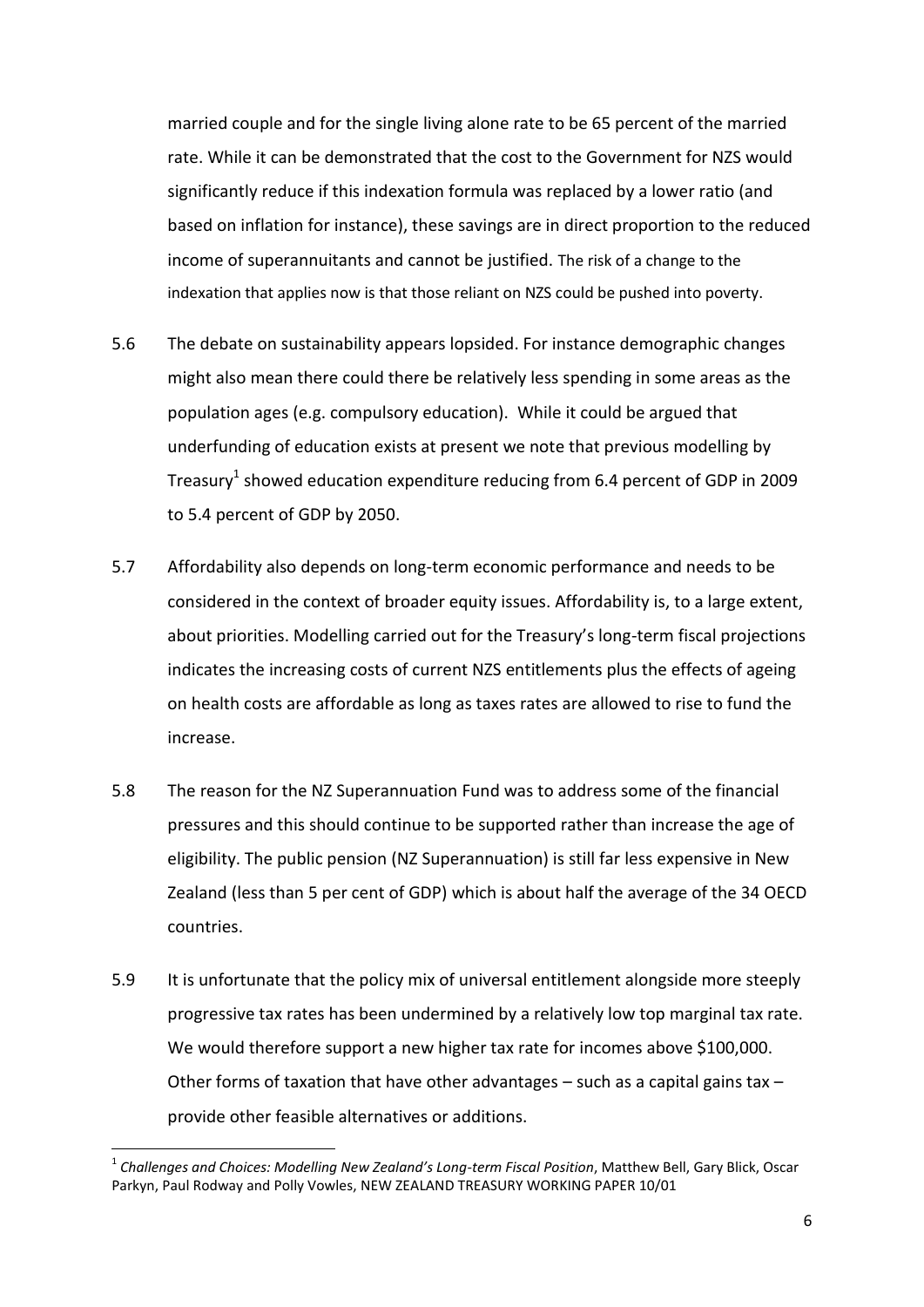#### **6. Age of Entitlement**

- 6.1 As can be seen from our comments above on sustainability, we do not support increasing the age of entitlement to NZ Superannuation.
- 6.2 We are aware that some of the proponents of such an increase (to say 67 years) moderate the proposal by suggesting some form of limited entitlement for those who will find it difficult to work after the age of 65 years. The 2010 Review proposed a transitional, means-tested benefit for people aged 65 and over who would be affected if there was a higher age of eligibility to NZS.
- 6.3 There are also major assumptions being made by those advocating for a lift in age of entitlement about the health, well-being and capacity of people to work as they age. People are living longer but that does not necessarily mean their capacity to work is increasing at the same rate. And some are exhausted from intensive labour that may not have been heavy manual work. While there are some occupations where working past the age of 65 years is feasible there are many people who would be considerably disadvantaged. It is not a simple matter of saying that those who have (say) engaged in heavy manual work for a number of years would continue to qualify.
- 6.4 It will also mean that the universal approach will disappear as there will only be some at age 65 years who manage to qualify for NZ Superannuation. There will need to be policy settings, and judgement calls, and appeal processes around this. It will change the system hugely.
- 6.5 We also know that Māori and Pasefika have shorter lifespans compared to the rest of the population. Māori life expectancy for men aged 65 years is 4.4 years less than non- Māori. For Māori women the gap is 4.8 years. In the absence of other measures, any increase in the age of entitlement to NZS reduces the proportion of time spent by Māori and Pasifika peoples on NZS and worsens disparate outcomes.
- 6.6 There are employment effects (for instance on younger people) if more and more people over the age of 65 years are in paid work. While this is not insurmountable in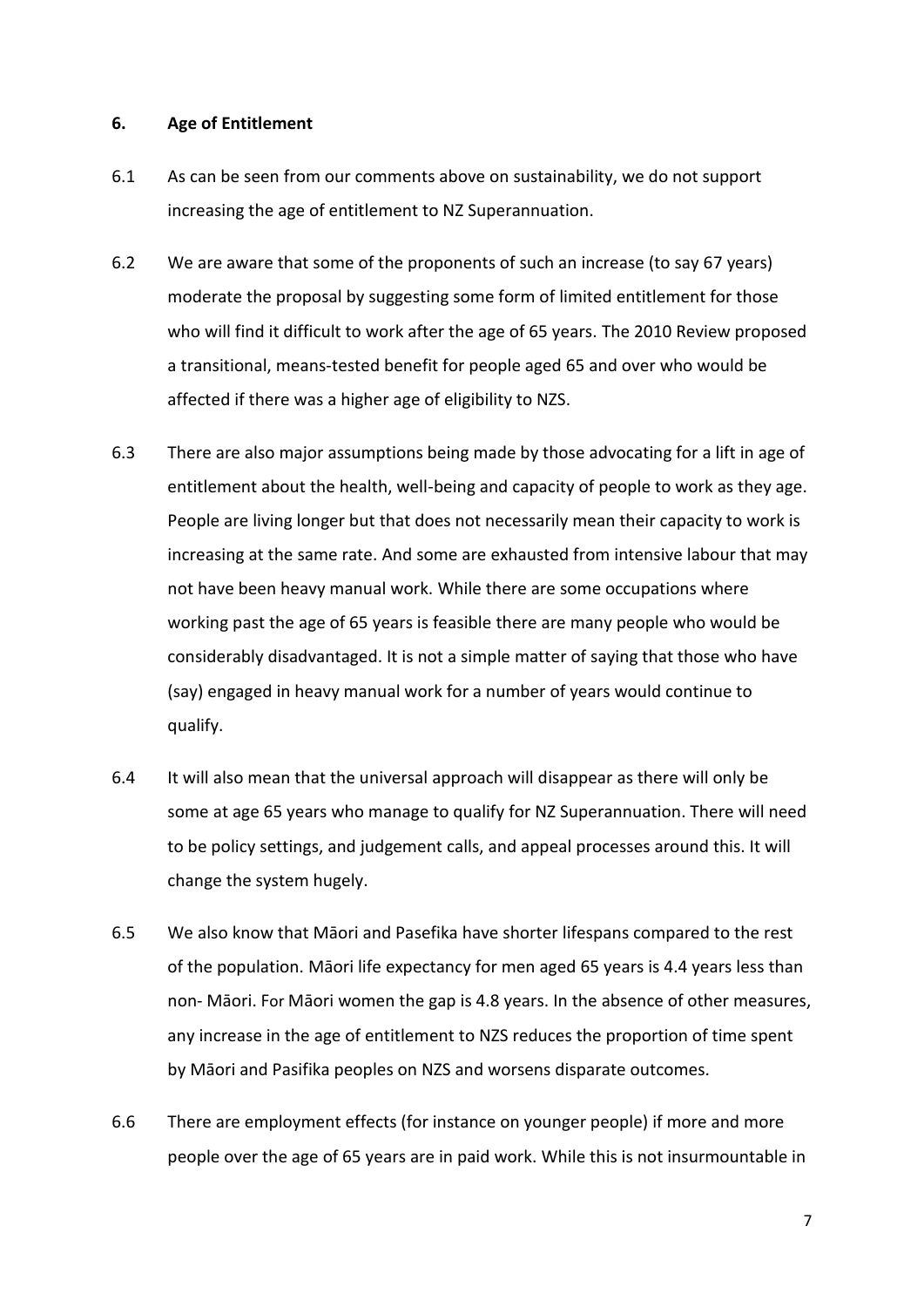the long run, it requires active labour market and economic development policies to ensure it does not become a major social problem. And older workers continue to be disadvantaged in the labour market.

## **7. NZ Superannuation Fund**

- 7.1 Given the relative cost of borrowing and rate of return on NZ Superannuation investments it makes sense for the Government to resume NZ Superannuation Fund contributions.
- 7.2 There are also policy options such as an expanded collective SAYGO approach that could build on the NZ Superannuation Fund.

### **8. KiwiSaver**

- 8.1 With over 2 million members. KiwiSaver is a considerable success to date.
- 8.2 But there are problems. The extent of Government support has reduced. Some employers are engineering 'total remuneration' arrangements to effectively remove the employer contribution.
- 8.3 The introduction of the Employer Superannuation Contribution Tax has had a dramatic effect. Employer contributions fell from \$83.4 million in March 2013 to \$58.4 million in April 2013. For many – probably most – workers, this represents a net loss of savings since it is unlikely to have been saving that they would have made otherwise.
- 8.4 We are seeking support from this Review for an expansion of KiwiSaver with a threeyear programme to lift employer contributions to 6 percent, and for the Government to increase the member tax credit to \$20 a week and then adjusted to a flat figure representing 2 percent of the average wage (and also payable to non-wage earners). At that time the minimum employee contribution should be 2 percent of their gross wage.
- 8.5 The CTU also seeks legislative changes to prevent total remuneration methods being used to disentitle workers to employer contributions.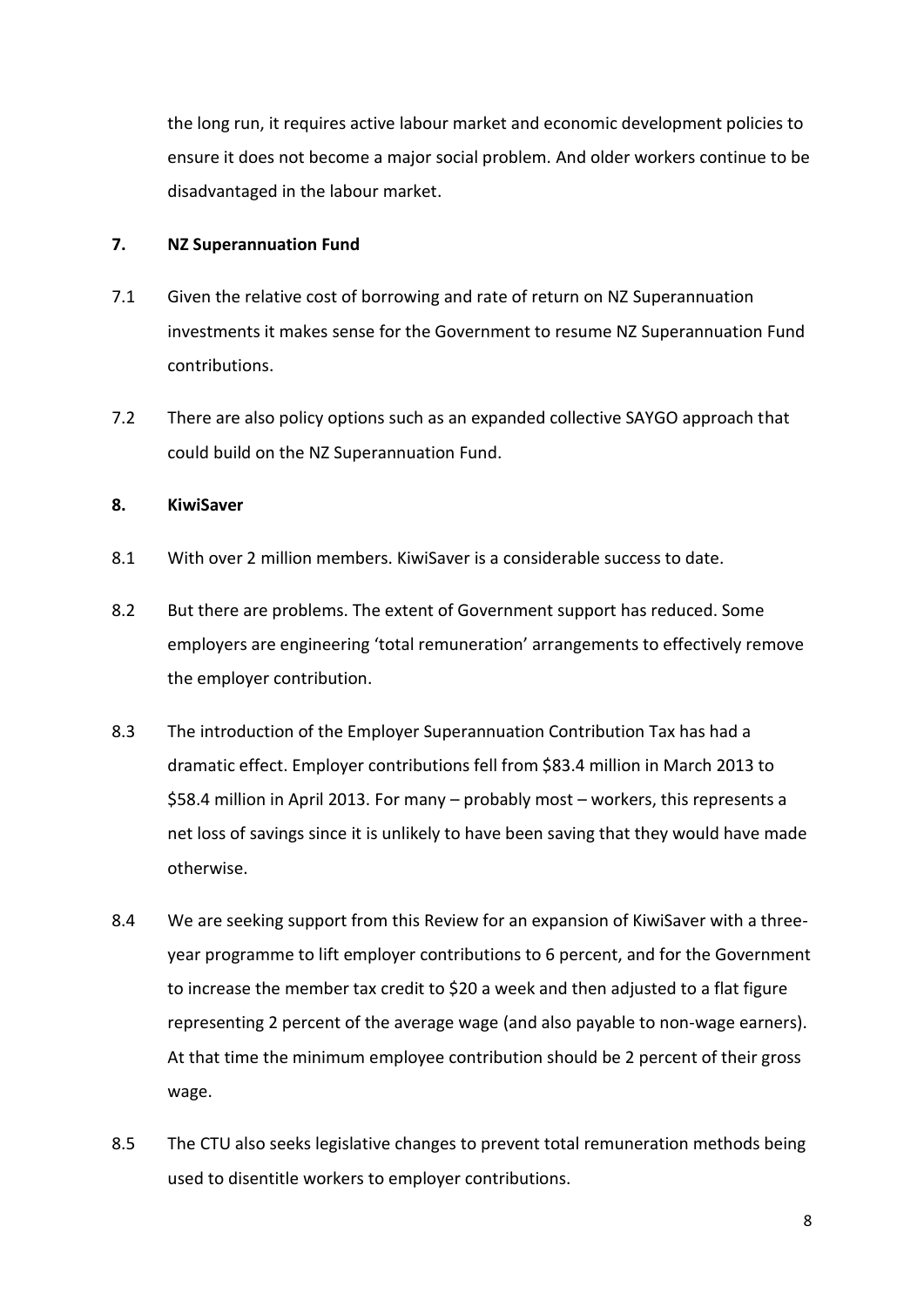## **9. Housing**

- 9.1 Home ownership rates are declining. In Auckland it has declined from 73 percent in 1991 to 59 percent by 2006. Among those under 40 the rate has declined in that period from 61 percent to 48 percent.
- 9.2 Household debt as a proportion of disposable household income has risen from 58 percent in 1991 to around 142 percent today.
- 9.3 Housing affordability is also at crisis levels. The ratio of the median house cost to median income has gone from around 2 in 1980 to 3 by 1990 and 5.3 today and rising.
- 9.4 This means the Review has to consider how housing policy can address retirement income challenges.
- 9.5 This should include consideration of state housing, government building schemes, social housing, regulation, land supply, residential building sector competition, improved law to provide secure long-term tenancy, and boosting incomes.

## **10. Women's Retirement Income**

- 10.1 Kiwi Saver has significantly changed the superannuation landscape to one that is more gender neutral but women's greater longevity means they face more financial risk in retirement, they earn at a lower pay rate on average, and face periods out of the paid workforce.
- 10.2 An annuity option at least for KiwiSaver savings would be helpful but the annuities market is notoriously difficult with adverse selection and other issues.
- 10.3 The Review should recommend Government assistance for a new annuity extension of KiwiSaver. It could be a conversion option for a significant part of the lump sum at age 65 years.
- 10.4 It is also possible to consider the use of part of the NZ Superannuation Fund as an annuity option.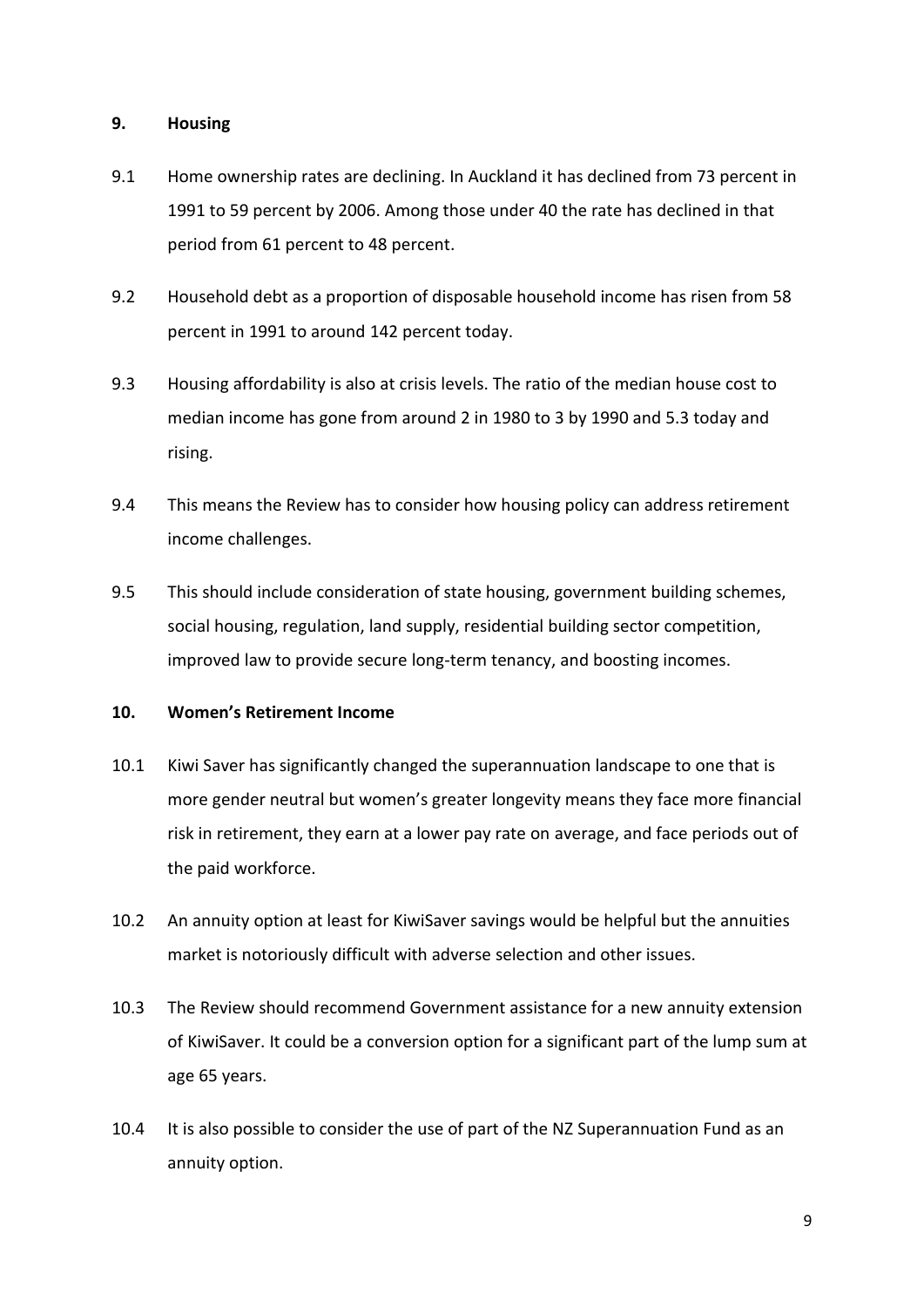10.5 There is evidence women are more risk averse and less informed on investment options and this supports the need to lift financial literacy.

## **11. SAYGO Options**

- 11.1 In general terms the CTU does not support a switch in emphasis to SAYGO schemes beyond KiwiSaver if it means an increasingly individualised provision of retirement income.
- 11.2 However, even if it is accepted that returns to savings are on average higher than average growth rates, then that does not mean any SAYGO element should necessarily be on an individual basis. For instance, the NZ Superannuation Fund could be boosted to create a stronger SAYGO component to NZ Super.
- 11.3 It is also recognised that objectives relating to wellbeing and risk pooling can be undermined with an individual SAYGO approach. And the costs for the "transition generation" can be grossly unfair if they end up paying for the cost of two retirements. SAYGO also tends to disadvantage women as they are more likely to take breaks in employment. And the lower paid are – again – disadvantaged. A public pooled approach therefore has many attractions.

## **12. Financial Education and Financial Literacy**

- 12.1 The CTU supports greater provision of financial education and literacy. We welcome initiatives by the private sector to support such initiatives but also consider that the Government in general and the education sector in particular has a major role.
- 12.2 However the CTU is concerned if too much emphasis is put on financial literacy as a solution. It needs to be seen in context. If someone is on a low income and has little opportunity to forgo consumption and save, greater financial literacy will help, but what would really assist is higher income.
- 12.3 We believe that strong action against loan sharks and other measures are required to ensure that people are not only well-informed of opportunities but also the major risks.